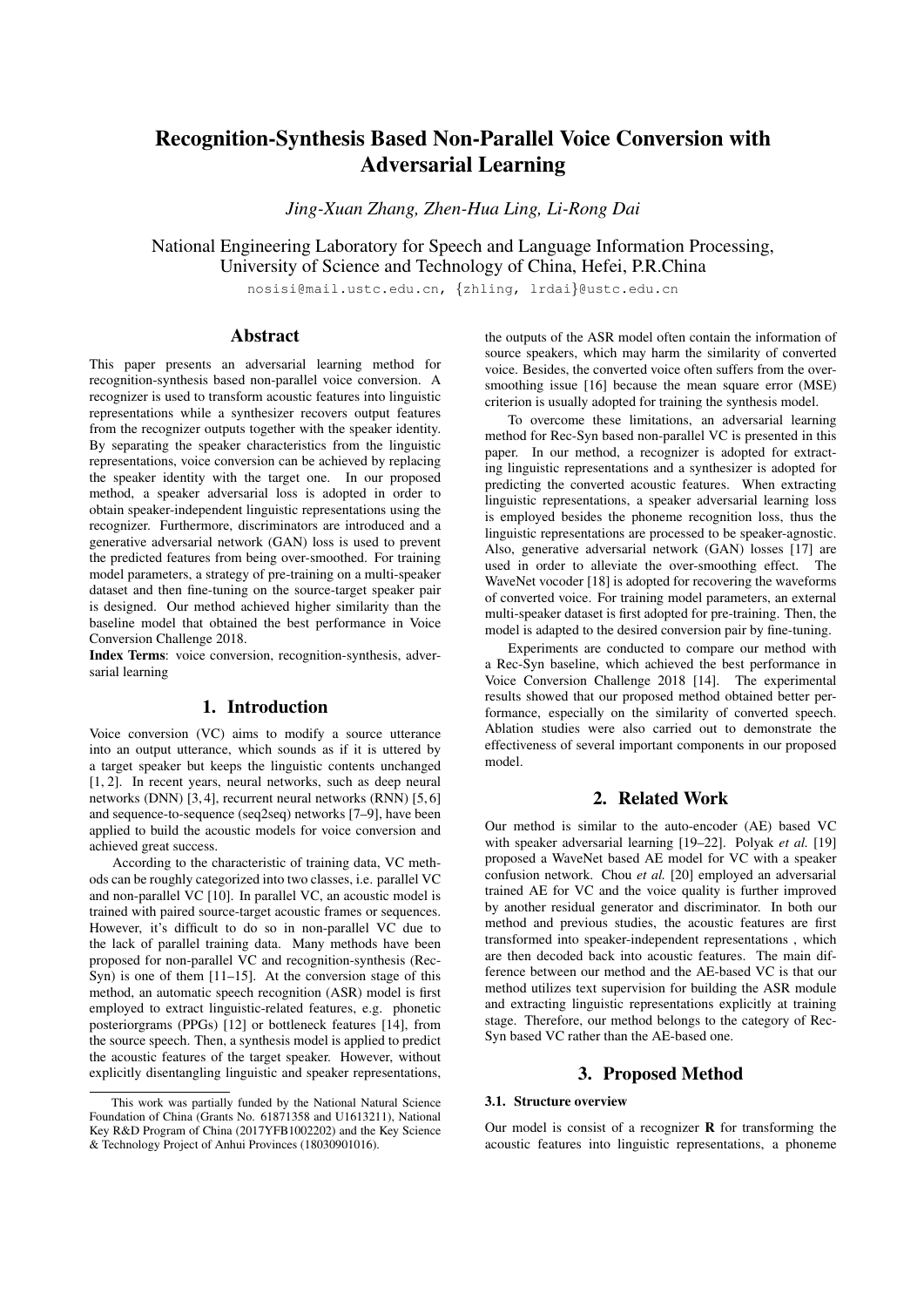

Figure 1: *(a) The diagram of our proposed method at training stage. (b) The conversion process of our proposed method. X, H and y represent acoustic features, linguistic representations and speaker label respectively.*

classifier  $C_p$  for phoneme label classification, a speaker classifier  $C_s$  for eliminating speaker information, a synthesizer S for recovering acoustic features, and discriminators D for obtaining GAN losses. Figure 1 (a) depicts the overall structure of the proposed method at training stage. During conversion,  $C_p$ ,  $C_s$  and **D** are discarded as shown in Figure 1 (b). Details and training losses of these components are described in the following subsections.

### 3.2. Recognition process

Linguistic representations are extracted by the recognizer as  $H = \mathbf{R}(X)$ , where  $X = [x_1, \ldots, x_{N_x}]$  and  $N_x$  are acoustic features and its frame number respectively.  $H =$  $[h_1, \ldots, h_{N_h}]$  and  $N_h$  are linguistic representations and its frame number respectively. The recognizer is built with twolayer bi-directional LSTM interleaved with strided CNN. It decreases the sampling rate of input sequences by 4 times thus we have  $N_h = N_x/4$ .

With inputs of linguistic representations, the phoneme classifier predicts the sequence of phoneme labels as  $P' =$  $\mathbf{C}_p(H)$ , where  $P' = [p'_1, \ldots, p'_{N_p}]$  and  $N_p$  is the length of phoneme sequence.  $\mathbf{C}_p$  is one-layer LSTM equipped with attention module [23] and auto-regressive connection. A crossentropy loss is used as

$$
L_p = \frac{1}{N_p} \sum_{n=1}^{N_p} CE(\boldsymbol{p}_n, \boldsymbol{p}'_n).
$$
 (1)

The speaker classifier tries to infer the speaker identity from linguistic representations as  $Y' = C_s(H)$  frame by frame, where each frame in  $Y' = [y'_1, \ldots, y'_{N_h}]$  is the probability distribution of the predicted speaker. It is built with a 3-layer CNN. A cross entropy loss of speaker classification is used for  $\mathbf{C}_s$  as

$$
L_s = \frac{1}{N_h} \Sigma_{n=1}^{N_h} CE(\mathbf{y}, \mathbf{y}_n'),
$$
 (2)

where *y* represents the ground-truth speaker label encoded as one-hot vector. Meanwhile, the recognizer is trained adversarially to make  $H$  speaker-invariant. As suggested in previous studies of learning disentangled representations [24], a speaker adversarial loss is applied to the recognizer as

$$
L_{adv} = \frac{1}{N_h} \sum_{n=1}^{N_h} \text{MSE}(\frac{1}{|\mathbf{y}|}, \mathbf{y}'_n), \tag{3}
$$

where  $|y|$  represents the number of speakers in the training dataset. Therefore, the loss penalizes the distance between prior and predicted distribution of speaker probabilities. To strengthen the adversarial training, a secondary speaker classifier  $\mathbf{C}'_s$ is also applied to the outputs of the first LSTM layer in R. And it's also trained with a classification loss  $L'_{s}$  and passes an adversarial loss  $L_{adv'}$ .

As indicated by Ocal *et al.* [21], the error rate of the optimal speaker classifier relates to an upper bound of mutual information  $I(\mathbf{y}; \mathbf{H})$ . In order to approximate the optimal classifier, the speaker classifiers are updated  $K$  times for each training step in our experiments.

#### 3.3. Synthesis process

The synthesizer recovers acoustic features from the concatenation of linguistic representations and speaker label as  $X' =$  $S(H, y)$ , where  $X' = [x'_1, \ldots, x'_{N_x}]$ . The linguistic and embedded speaker label are repeated to the length of acoustic features and then concatenated as the inputs of the synthesizer. The synthesizer architecture basically follows the decoder in Tacotron model [25, 26]. However, it is connected to the recognizer outputs frame-by-frame rather than utilizing an attention block. The predicted acoustic features are penalized by the MSE loss as

$$
L_{rec} = \frac{1}{N_x} \sum_{n=1}^{N_x} \text{MSE}(\boldsymbol{x}'_n, \boldsymbol{x}_n).
$$
 (4)

Simply applying the MSE criterion often leads to oversmoothed acoustic features. In order to generate more realistic acoustic features, GAN losses are further incorporated during model fine-tuning. The recognizer-synthesizer module is used as the generator, i.e.  $X' = S(R(X), y)$ . Speaker-dependent **D** is adopted to classify the natural or generated acoustic features for each speaker. The discriminators are based on 4-layer 1D-CNN followed by a mean pooling layer. Wasserstein GAN with gradient penalty (WGAN-GP) [27,28] is chosen as the objective function in order to stabilize the training process of GAN. The discriminators are trained with the loss as

$$
L_{dis} = \mathbf{D}(\mathbf{X}') - \mathbf{D}(\mathbf{X}) + w_{gp} * (\parallel \nabla_{\hat{\mathbf{X}}} \mathbf{D}(\hat{\mathbf{X}}) \parallel_2 - 1)^2, (5)
$$

where  $w_{qp}$  represents the weighting factor of GP loss, and  $\ddot{X}$ represents randomly sampled features by interpolating between  $X$  and  $X'$ . The generator is trained with an adversarial loss

$$
L_{gan} = -\mathbf{D}(\mathbf{X}'). \tag{6}
$$

#### 3.4. Training strategy

The training process of our proposed model includes pretraining on an external multi-speaker dataset and fine-tuning on the pair of source-target speakers. Such design aims to transfer the knowledge learned from large multi-speaker dataset to one pair of speakers. It is expected to increase the model's generalization ability especially when the training data of desired pair is insufficient. Despite that this paper concentrates on the conversion between a pair of two-speakers, our method can be readily extended to multiple speakers for many-to-many VC.

In summary, four kinds of losses are imposed during pretraining. They are the phoneme classification loss  $L<sub>n</sub>$ , speaker classification losses  $L_s$  and  $L_{s'}$ , adversarial losses  $L_{adv}$  and  $L_{adv}$ , and the reconstruction loss  $L_{rec}$ .  $L_{adv}$  and  $L_{adv}$ are scaled by  $w_{adv}$  and  $w_{adv}$  respectively. Then losses are added together for training the model. During fine-tuning, two additional speaker embeddings are initialized randomly while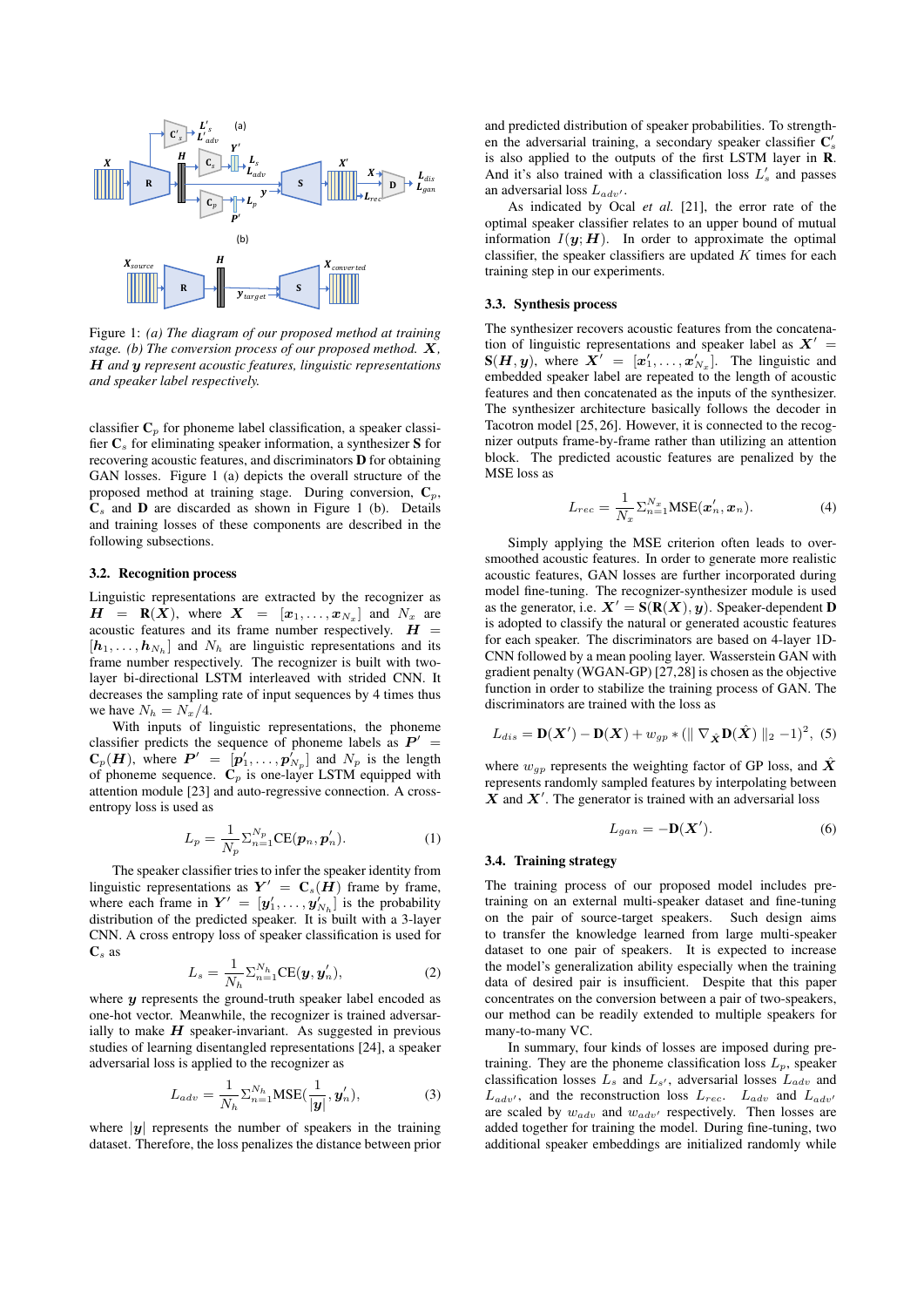Table 1: *Details of model configurations.*

| R              | Conv1D-k5s2c512-BN-ReLU-Dropout(0.2) $\rightarrow$                            |
|----------------|-------------------------------------------------------------------------------|
|                | 1 layer BLSTM, 256 cells each direction $\rightarrow$                         |
|                | Conv1D-k5s2c512-BN-ReLU-Dropout(0.2) $\rightarrow$                            |
|                | 1 layer BLSTM, 256 cells each direction $\rightarrow$ H                       |
| ${\bf C}_p$    | one layer LSTM, 128 cells with attention                                      |
| $\mathbf{C}$ . | Conv1D-k5s1c256-BN-LeakyReLU $\times$ 3 $\rightarrow$                         |
|                | FC-99-Softmax                                                                 |
| S              | <b>Prenet:</b> FC-256-ReLU-Dropout(0.5) $\times 2$                            |
|                | <b>RNN</b> : 2 layer LSTM, 512 cells,                                         |
|                | 2 frames are predicted each RNN step                                          |
|                | <b>Postnet:</b> Conv1D-k5s1c256-BN-ReLU-Dropout(0.2) $\times$ 5 $\rightarrow$ |
|                | Conv1D-k5s1c80, with residual connection                                      |
|                | from the input to output                                                      |
| D              | Conv1D-k5s2c256-LeakyReLU $\times$ 3 $\rightarrow$                            |
|                | Conv1D-k5s2c1 $\rightarrow$ mean pooling                                      |
|                |                                                                               |

"FC" represents fully connected layer. "BN" represents batch normalization. "Conv1D-kksscc" represents 1-D convolution with kernel size  $k$ , stride  $s$  and channel  $c$ .  $\times N$ " represents repeating the block for N times. Structure of S follows the decoder in the Tacotron model [25, 26].

the rest parameters are loaded from the pre-trained model. In addition to the losses applied during pre-training, GAN losses  $L_{dis}$  and  $L_{gan}$  are further adopted. Here,  $L_{gan}$  is first scaled by  $w_{gan}$  then added to the total loss.

# 4. Experiments

#### 4.1. Experimental conditions

One female speaker (slt) and one male speaker (rms) in the CMU ARCTIC dataset<sup>1</sup> were used as the pair of speakers for conversion in our experiments. For each speaker, the evaluation and test set both contained 66 utterances. The non-parallel training set for each speaker contained 500 utterances. Smaller training sets containing 100, 200, 300 and 400 utterances were also constructed by randomly selecting a subset of the 500 utterances for training. The multi-speaker VCTK dataset [29] was utilized for model pre-training. Altogether 99 speakers were selected from VCTK dataset. For each speaker, 10 and 20 utterances were used for validation and testing repsectively. The remaining utterances were used as training samples. The total duration of training samples was about 30 hours.

For acoustic features, 80-dimensional Mel-spectrograms were extracted every 10 ms and then scaled to logarithmic domain. Adam [30] optimizer was used with a learning rate of 0.001. The batch size was 32 and 8 at the pre-training and fine-tuning stage respectively. The weighting factors of adversarial losses were set as  $w_{adv} = 100$ ,  $w_{adv'} = 5$  and  $w_{adv} = 1, w_{adv'} = 0.1$  during pre-training and fine-tuning respectively. K was set as 2. For the GAN loss,  $w_{qp}$  and  $w_{gan}$  were set as 10 and 0.05 respectively. After fine-tuning, the accuracy of the speaker classifier on the test sets of slt and rms was 72.2%. In comparison, it was 100.0 % without using adversarial losses. And the accuracy of phoneme classifier was 89.4%.

The details of our model structure are summarized in Table 1. The implementation of WaveNet vocoder followed our previous work [14]. Since this paper focuses on the acoustic

Table 2: *MCDs and*  $F_0$  *RMSEs on test set using training sets of different sizes. Lower is better.*

|                         | rms-to-slt     |            |            |            |  |
|-------------------------|----------------|------------|------------|------------|--|
| $#$ of Utt.             | <b>VCC2018</b> |            | Proposed   |            |  |
|                         | <b>MCD</b>     | $F_0$ RMSE | <b>MCD</b> | $F_0$ RMSE |  |
|                         | (dB)           | (Hz)       | (dB)       | (Hz)       |  |
| 100                     | 3.420          | 14.573     | 3.323      | 18.675     |  |
| 200                     | 3.411          | 15.100     | 3.252      | 16.511     |  |
| 300                     | 3.399          | 14.207     | 3.246      | 17.134     |  |
| 400                     | 3.386          | 14.784     | 3.246      | 17.357     |  |
| 500                     | 3.376          | 15.042     | 3.213      | 17.055     |  |
|                         | slt-to-rms     |            |            |            |  |
| # of $\overline{I}$ Itt | <b>VCC2018</b> |            | Proposed   |            |  |
|                         | <b>MCD</b>     | $F_0$ RMSE | <b>MCD</b> | $F_0$ RMSE |  |
|                         | (dB)           | (Hz)       | (dB)       | (Hz)       |  |
| 100                     | 3.218          | 16.226     | 3.286      | 18.655     |  |
| 200                     | 3.200          | 15.956     | 3.245      | 17.546     |  |
| 300                     | 3.188          | 15.455     | 3.175      | 17.638     |  |
| 400                     | 3.179          | 15.595     | 3.173      | 17.204     |  |
| 500                     | 3.171          | 15.771     | 3.147      | 17.484     |  |

models for VC, the same WaveNet vocoders trained with 500 utterances were used when varying the size of data for finetuning acoustic models.

We compared our proposed method with a Rec-Syn baseline [14]  $(i.e., VCC2018)^2$ . In this method, bottleneck features were extracted by an ASR model trained on about 3000 hours of external speech data as linguistic descriptions and were used as the inputs of speaker-dependent synthesis models. This method achieved the best performance on the non-parallel VC task of Voice Conversion Challenge 2018.

#### 4.2. Objective evaluation

For objective evaluation,  $F_0$  and 25-dimensional MCCs features were extracted by STRAIGHT [31] from the reconstructed waveforms for evaluation. Then, Mel-cepstrum distortions (MCD) and root mean square error of  $F_0$  ( $F_0$  RMSE) on test set were reported in Table 2.

Compared with the VCC2018 baseline, our proposed method achieved lower MCD except in slt-to-rms conversion given 100 and 200 training utterances. However, for  $F_0$  RMSE metric, the VCC2018 achieved better results compared to the proposed method. This results indicated the potential of further improving  $F_0$  prediction in our proposed method. We should notice that VCC2018 method exploited a large amount of data (i.e., 3000 h) for training the ASR model. On the other hand, the proposed method was pre-trained on much smaller VCTK dataset (i.e., 30 h).

In order to analyze the effects of various strategies used in our model, ablation studies were further conducted. For investigating the effects of speaker adversarial training, we removed the losses of  $L_{adv}$  and  $L_{adv'}$  (i.e., "-adv"). For investigating the effects of phoneme classification, the loss  $L_p$ was removed (i.e., "-phone"). For investigating the effects of pre-training, the model was initialized randomly before fine-tuning (i.e., *"-pretrain"*). For investigating the effects joint optimization, the recognizer and synthesizer were trained

<sup>1</sup>http://festvox.org/cmu\_arctic/index.html

<sup>2</sup> Audio samples of our experiments are available at https:// jxzhanggg.github.io/advVC/.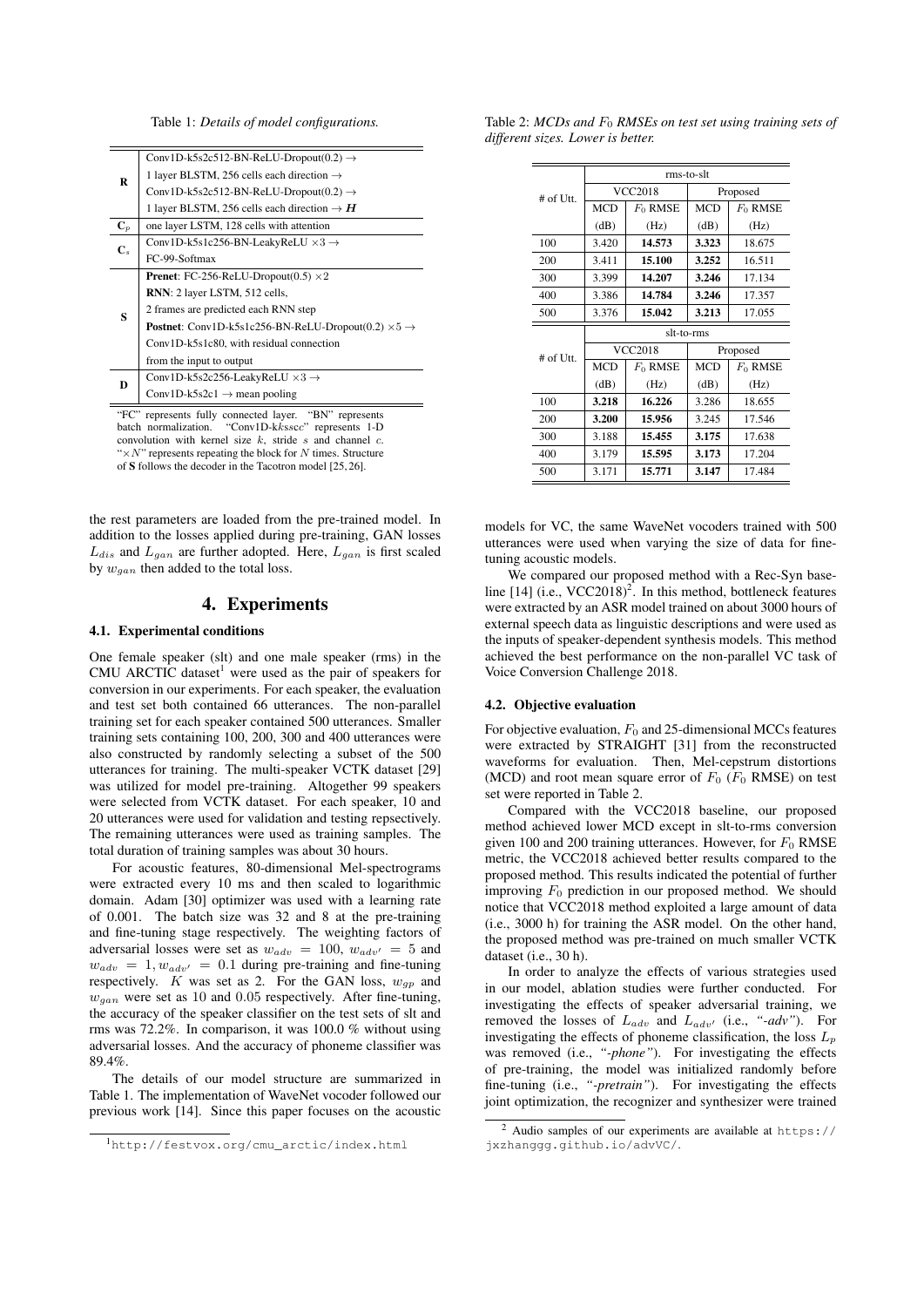Table 3: *MCDs and*  $F_0$  *RMSEs in ablation studies of proposed method. Lower is better.*

|           | rms-to-slt |            | slt-to-rms |            |
|-----------|------------|------------|------------|------------|
| Methods   | <b>MCD</b> | $F_0$ RMSE | <b>MCD</b> | $F_0$ RMSE |
|           | (dB)       | (Hz)       | (dB)       | (Hz)       |
| Proposed  | 3.213      | 17.055     | 3.147      | 17.484     |
| $-adv$    | 3.967      | 29.140     | 3.683      | 22.929     |
| -phone    | 3.781      | 22.232     | 3.753      | 20.038     |
| -pretrain | 4.228      | 27.177     | 3.911      | 44.790     |
| -joint    | 3.267      | 17.223     | 3.214      | 17.550     |
| -tunerec  | 3.444      | 16.905     | 3.411      | 18.968     |
| -all      | 4.287      | 24.443     | 3.900      | 35.969     |

separately (i.e., *"-joint"*). An experiment was also conducted that fixed the recognizer and only adapted the synthesizer on the target speaker during fine-tuning (i.e., *"-tunerec"*). In analogy to the VCC2018 baseline, a conventional Rec-Syn model was built (i.e., "-all") using the same training data and model structure as those of our proposed method. In this method, the recognizor was first trained with the phoneme classification loss for extracting linguistic features. Then, the synthesizer was pretrained and finetuned on the target speaker.

Table 3 summarizes the results of ablation studies. From the table, we can see that performance of the proposed method degraded without using either the speaker adversarial loss or the phoneme classification loss. When listening to the converted samples for further examination, it's found that the voice converted by *"-adv"* method suffered from low similarity while those converted by *"-phone"* method had low intelligibility. For the *"-pretrain"* method, objective errors increased drastically. And the converted voice was hardly intelligible. Objective errors slightly rose when using the *" joint"* method. It indicated that training the recognizer and the synthesizer separately leaded to sub-optimal solutions. For the "-*tunerec*" method, the spectral distortion increased and the  $F_0$ error was close to the proposed method. These results indicated fine-tuning the whole model on both source and target data improved the performance of the model. From the last row of the table, we can see the improvement of our proposed method over conventional Rec-Syn method was significant .

Figure 2 (a) and (c) show the Mel-spectrograms of one source utterance and its converted voice using our proposed method respectively. The converted Mel-spectrogram is similar to that of natural reference in Figure 2 (d). Comparing the Mel-spectrogram converted by our proposed method to that converted by the method without GAN loss in Figure 2 (b), we can see that the GAN loss helped to alleviate the oversmoothing problem and to enhance the format structures.

#### 4.3. Subjective evaluation

The "*-all*" method in previous ablation study, the VCC2018 baseline and the proposed method were compared in subjective evaluations. For each experiment, at least thirteen listeners were involved. Samples were presented to them using headphones in random order. They were asked to give a 5-scale opinion score (5: excellent, 4: good, 3: fair, 2: poor, 1: bad) on both similarity and naturalness for each converted utterance. 20 utterances were selected randomly from the test set and two conversion directions (i.e., slt-to-rms and rms-to-slt) were evaluated for each method.

Table 4: *Mean opinion scores with 95% confidence intervals of different methods on test set. Higher is better.*

| # of $U$ tt. |      | -all              | <b>VCC2018</b>    | Proposed          |
|--------------|------|-------------------|-------------------|-------------------|
| 100          | Nat. | $1.514 \pm 0.091$ | $3.714 \pm 0.130$ | $3.628 \pm 0.119$ |
|              | Sim. | $1.471 \pm 0.086$ | $3.764 + 0.153$   | $3.850 \pm 0.134$ |
| 500          | Nat. | $1.493 \pm 0.093$ | $3.636 \pm 0.132$ | $3.950 + 0.101$   |
|              | Sim. | $1.457 \pm 0.088$ | $3.685 + 0.154$   | $4.129 \pm 0.120$ |



Figure 2: *Mel-spectrograms of (a) a source utterance, (b) the voice converted by our proposed method without GAN loss, (c) the voice converted by our proposed method and (d) the target utterance.*

From Table 4, we can see that the proposed method improved the naturalness and similarity of the *"-all"* method with a large margin. It indicated that our proposed method exploited training data more efficiently with adversarial learning. Our method outperformed the VCC2018 baseline given 500 training utterances of both speakers for fine-tuning, in terms of both naturalness and similarity. In the condition of using 100 training utterances, our method achieved higher similarity while lower naturalness than the VCC2018 method. Despite that our method could obtain better disentangled representations, the VCC2018 baseline learned more fine-grained linguistic descriptions by training on large external corpus. This is especially favorable when the training data of the conversion pair is scarce.

# 5. Conclusions

In this paper, a method for non-parallel voice conversion is proposed. Our model is based on the recognition-synthesis framework and a speaker classifier module is introduced for speaker adversarial learning. We also incorporate GAN losses for boosting the quality of converted voice. The model is first pre-trained on a multi-speaker dataset then fine-tuned on the desired conversion pair. Both objective and subjective evaluations proved the effectiveness of our method. Our future work will try to further improve the performance of our method by pre-training on larger datasets.